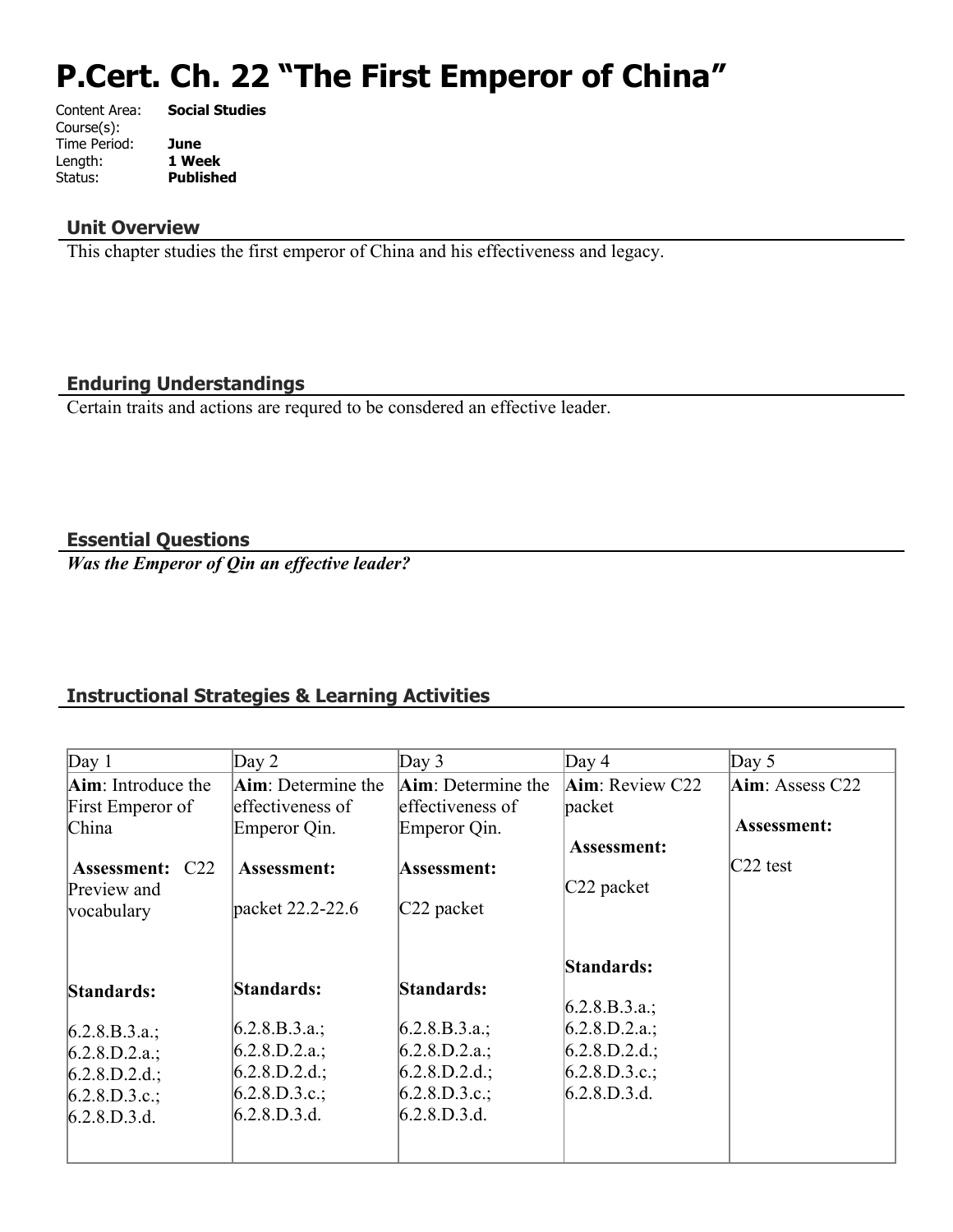## **Integration of 21st Century Themes and Career Exploration**

| CRP.K-12.CRP2        | Apply appropriate academic and technical skills.                                   |
|----------------------|------------------------------------------------------------------------------------|
| <b>CRP.K-12.CRP5</b> | Consider the environmental, social and economic impacts of decisions.              |
| CRP.K-12.CRP4        | Communicate clearly and effectively and with reason.                               |
| CRP.K-12.CRP11       | Use technology to enhance productivity.                                            |
| <b>CRP.K-12.CRP9</b> | Model integrity, ethical leadership and effective management.                      |
| CRP.K-12.CRP8        | Utilize critical thinking to make sense of problems and persevere in solving them. |
| <b>CRP.K-12.CRP7</b> | Employ valid and reliable research strategies.                                     |
| <b>CRP.K-12.CRP1</b> | Act as a responsible and contributing citizen and employee.                        |
| CRP.K-12.CRP12       | Work productively in teams while using cultural global competence.                 |

# **Technology Integration**

Online textbook and features

Google Classroom

TECH.8.1.8 Educational Technology: All students will use digital tools to access, manage, evaluate, and synthesize information in order to solve problems individually and collaborate and to create and communicate knowledge.

# **Interdisciplinary Connections**

| LA.WHST.6-8.1 | Write arguments focused on discipline-specific content.                                                                                                                |
|---------------|------------------------------------------------------------------------------------------------------------------------------------------------------------------------|
| LA.RH.6-8.1   | Cite specific textual evidence to support analysis of primary and secondary sources.                                                                                   |
| LA.RH.6-8.2   | Determine the central ideas or information of a primary or secondary source; provide an<br>accurate summary of the source distinct from prior knowledge or opinions.   |
| LA.WHST.6-8.2 | Write informative/explanatory texts, including the narration of historical events, scientific<br>procedures/experiments, or technical processes.                       |
| LA.RH.6-8.3   | Identify key steps in a text's description of a process related to history/social studies (e.g.,<br>how a bill becomes law, how interest rates are raised or lowered). |
| LA.RH.6-8.5   | Describe how a text presents information (e.g., sequentially, comparatively, causally).                                                                                |
| LA.RH.6-8.6   | Identify aspects of a text that reveal an author's point of view or purpose (e.g., loaded<br>language, inclusion or avoidance of particular facts).                    |
| LA.RH.6-8.7   | Integrate visual information (e.g., in charts, graphs, photographs, videos, or maps) with                                                                              |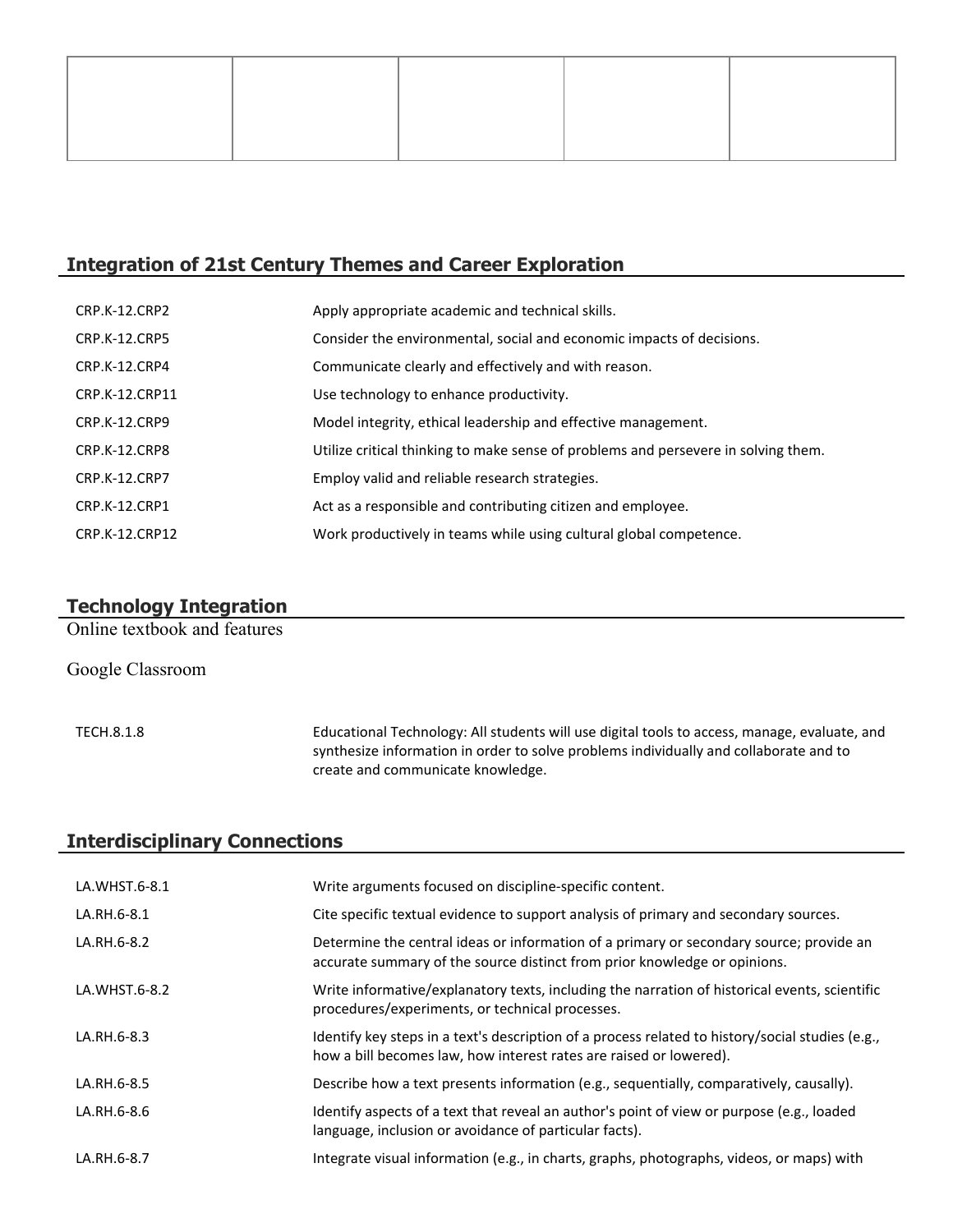|              | <u>Uther implifiation in print and digital texts.</u>                                                                                             |
|--------------|---------------------------------------------------------------------------------------------------------------------------------------------------|
| LA.RH.6-8.8  | Distinguish among fact, opinion, and reasoned judgment in a text.                                                                                 |
| LA.RH.6-8.9  | Analyze the relationship between a primary and secondary source on the same topic.                                                                |
| LA.RH.6-8.10 | By the end of grade 8, read and comprehend history/social studies texts in the grades 6-8<br>text complexity band independently and proficiently. |

other information in print and digital texts.

## **Differentiation**

Differentiation:

**Rephrase the Preview Activity Statements** Substitute the simplified statements below for those in the Preview activity:

A leader who has total control over his people.

- A leader who keeps his country together.
- A leader who makes rules for everyone to follow.
- A leader who protects his people from attack.
- A leader who has his enemies killed.

A leader who will be remembered for a long time after he dies.

**Connect Images to Text** Before groups complete Step 2 of their Reading Notes (the questions about the section content), have them read the section to find as many sentences as possible that can be "seen" in the image they analyzed in Step 1. Have volunteers come to the front of the classroom, read the sentence, and point to the exact spot in the image that connects to the reading. Explicitly relating the text to the image will increase student comfort level with the content.

**Teach the Concept of a Spectrum** To help students understand spectrums (used in Step 3 of the Reading Notes), draw a spectrum on the board, as shown below.

Explain that the more enjoyable an event is, the closer it should be placed to the right-hand side of the spectrum. The more boring an event is, the closer it should be placed to the left. Have students discuss where they would place these events on the spectrum:

birthday party test at school shopping watching TV

When students are comfortable with how a spectrum works, change the labels to match Step 3 of the Reading Notes.

## **Modifications & Accommodations**

IEP and 504 Accommodations will be utilized with individual students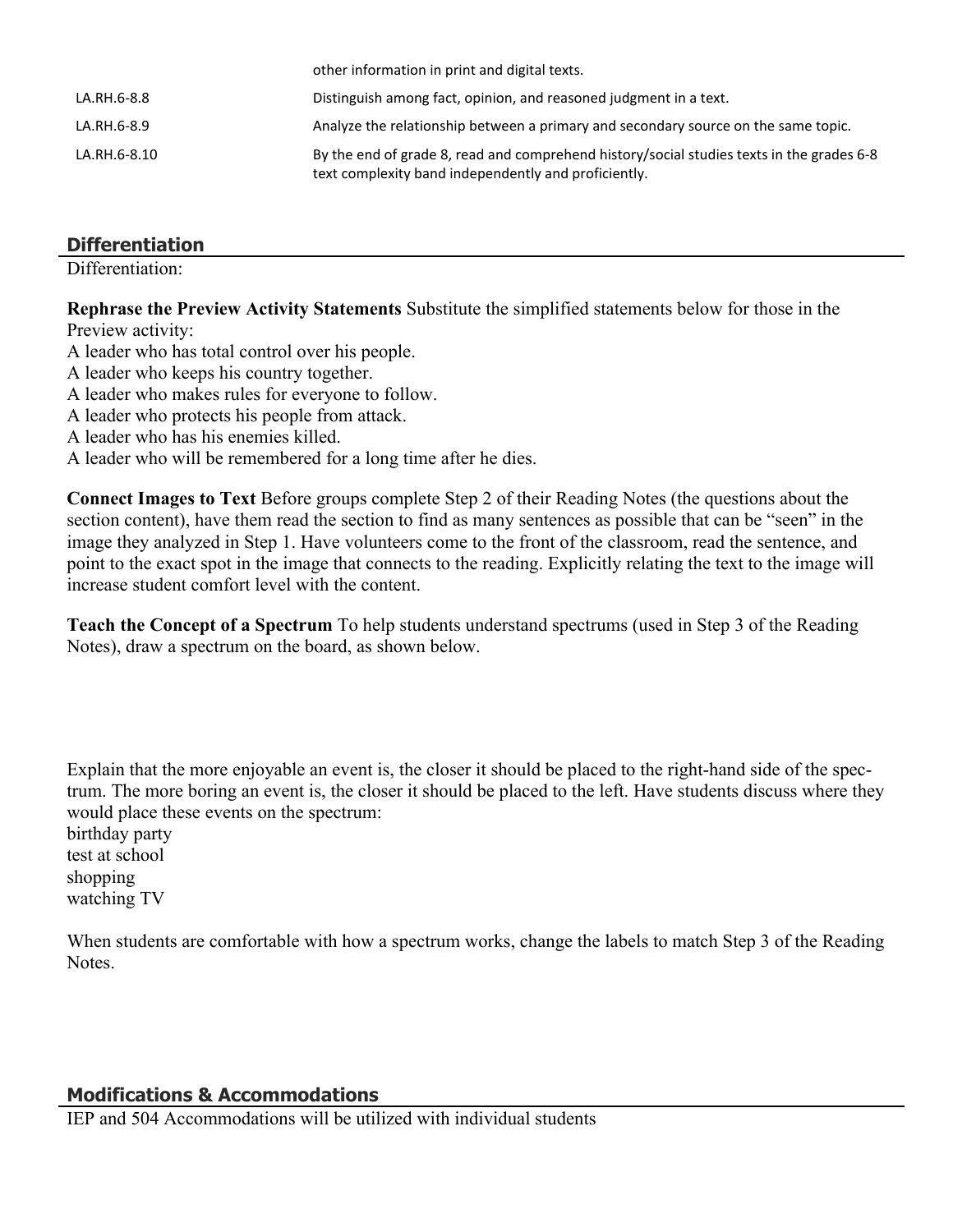# **Benchmark Assessments**

Sentence construction and supporting evaluations

# **Formative Assessments**

**Discussion** 

Homework

Teacher observations

# **Summative Assessments**

See assessments in lesson plans above

## **Instructional Materials**

History Alive! textbook series

See materials in lesson plans above

| Standards                |                                                                                                                                                                                                                                                                                                  |
|--------------------------|--------------------------------------------------------------------------------------------------------------------------------------------------------------------------------------------------------------------------------------------------------------------------------------------------|
| SOC.6.2.8. Civics PI.3.a | Compare and contrast the methods (i.e., autocratic rule, philosophies, and bureaucratic<br>structures) used by the rulers of Rome, China, and India to control and unify their<br>expanding empires.                                                                                             |
| SOC.6.2.8.D.3.d          | Compare and contrast the tenets of various world religions that developed in or around<br>this time period (i.e., Buddhism, Christianity, Confucianism, Islam, Judaism, Sikhism, and<br>Taoism), their patterns of expansion, and their responses to the current challenges of<br>globalization. |
| SOC.6.2.8.B.3.a          | Determine how geography and the availability of natural resources influenced the<br>development of the political, economic, and cultural systems of each of the classical<br>civilizations and provided motivation for expansion.                                                                |
| SOC.6.2.8.D.2.a          | Analyze the impact of religion on daily life, government, and culture in various early river                                                                                                                                                                                                     |